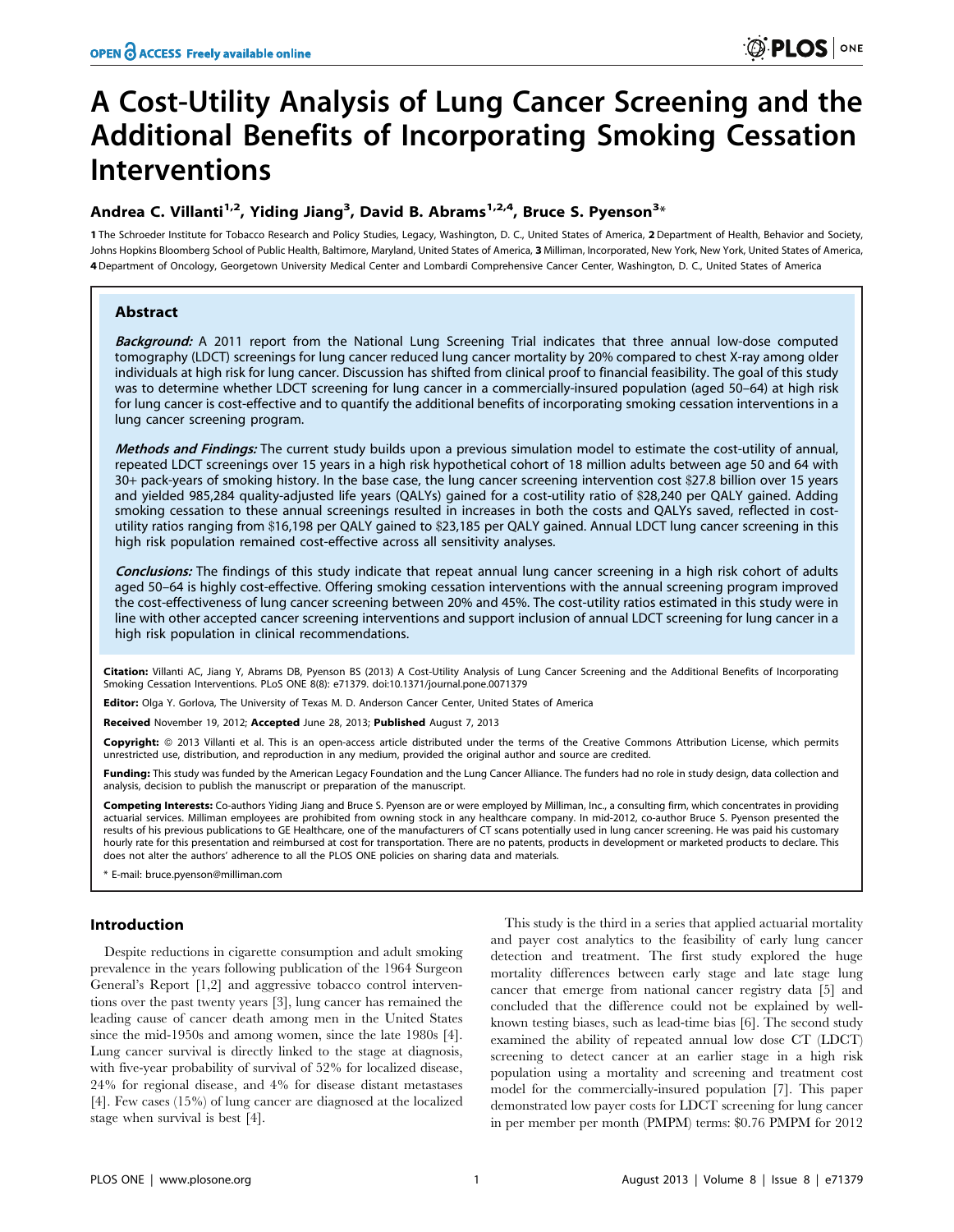dollars compared to \$2.50, \$1.10, and \$0.95 PMPM for Breast, Cervical and Colorectal cancer screening, respectively (2006 dollars). This second study reported that repeated LDCT screenings resulted in a low cost per life-year saved below \$19,000 in the base case and below \$27,000 (2012 USD) in the highest cost scenario, which is lower than current dollar estimates for cervical or breast cancer screening methods currently recommended by the U.S. Preventive Services Task Force [7].

Since our first study was published, a large randomized controlled trial, the National Lung Screening Trial (NLST), was stopped early when data showed a 20% reduction in lung cancer mortality in the LDCT screening arm compared to the chest x-ray (CXR) arm after a baseline and two follow-up scans, with no significant adverse effects of the screening program [8]. A recent commentary noted that the 20% mortality reduction seen in the NLST is inherently an underestimate of the lung cancer casefatality rate and thus, the true mortality reduction is likely greater than 20% [9]. In 2011, the NLST study group published results for the trial in individuals (aged 55–74) at high risk for lung cancer due to smoking history of at least 30 pack-years [10]. LDCT identified a greater proportion of individuals with local disease (stage IA or IB) compared to CXR (63.0% vs. 47.6%) and a lower proportion of individuals with distant disease (stage IIIB or IV; 20.5% vs. 30.5%) [10]. The NLST's use of now-dated screening technology, community standard treatment, and only three annual screenings suggests a much higher mortality reduction through current, more precise LDCT technology combined with best practice treatment standards and extension of repeated screening beyond the NLST's three annual screens.

Despite the large population-based studies and randomized controlled trials of LDCT screening for lung cancer, there continues to be debate on recommending screening at the population level. A 2012 systematic review of LDCT screening for lung cancer by Bach et al. concluded that screening may benefit individuals at high risk of lung cancer, though the bulk of the conclusions focused on the potential harms of screening due to follow-up investigations, biopsies, and surgical procedures in patients with benign lesions [11]. This review formed the basis for clinical recommendations recommending annual LDCT lung cancer screening in a high risk population - those aged 55–74 with a smoking history of 30 pack-years or more who either currently smoke or have quit within the past 15 years [12]. Subsequently, errors in the review discovered by the authors and others have raised concerns about Bach et al.'s conclusions [13].

Given the tremendous potential for improved diagnosis, treatment and survival from lung cancer screening, several studies have been conducted to examine the cost-effectiveness of these programs. Two studies from 2001 simulated the effect of LDCT compared to no screening in a hypothetical cohort aged 60–74 at high risk of lung cancer over a five-year time horizon; both used data from the Early Lung Cancer Action Project (ELCAP) cohort study [14] to inform the distribution of stage at diagnosis in the LDCT group and also used the Surveillance, Epidemiology and End Results (SEER) program [5] for stage at diagnosis in the no screening group [15,16]. The first study reported the incremental cost-effectiveness of a one-time screening at \$15,274 (1999 USD; \$25,064 in 2012 USD) per life year saved in a high prevalence scenario and up to \$58,183 (1999 USD; \$95,478 in 2012 USD) per life year saved assuming low lung cancer prevalence when accounting for a lead-time bias of one year [15]. The second study extended the model to assess the impact of repeat annual screenings on cost-effectiveness over five years and demonstrated incremental cost-effectiveness of \$61,723 (1999 USD; \$101,287 in 2012 USD) per life year saved and \$50,473 (1999 USD; \$82,826 in 2012 USD) per quality-adjusted life year saved accounting for oneyear decrease in the survival benefit [16]. The conclusion of both papers was that LDCT screening for lung cancer appears to be cost-effective in high risk, elderly populations. Two other simulation modeling studies from the U.S. and Australia argue that LDCT screening for lung cancer is unlikely to be cost-effective [17,18]. A 2003 simulation modeling study by Mahadevia et al. estimating the incremental cost-effectiveness of annual helical CT screening compared to no screening in hypothetical cohorts of current, quitting and heavy former smokers aged 60 years showed that annual helical CT screening could reach cost-effectiveness if favorable estimates for influential parameters were used simultaneously and argued that this screening modality was unlikely to be cost-effective in a heavy smoking population [17]. Similarly, a 2005 Australian study of LDCT screening for lung cancer in a hypothetical cohort of current male smokers aged 60 and above reported that this intervention was unlikely to be cost-effective assuming society's willingness to pay \$50,000 per life year saved unless it achieved greater than a 20% reduction in lung cancer mortality [18]. These two studies' negative findings depend on lower effectiveness of screening than demonstrated by the NLST. McMahon et al.'s results from a patient-level microsimulation study, again using lower effectiveness of screening than NLST, showed that annual screening of current and former smokers aged 50 to 74 years would cost between \$154,000 and \$207,000 (2012 USD) per quality-adjusted life year saved, compared to no screening intervention and assuming background quit rates among current smokers [19]. In this study, lung cancer-specific mortality was reduced by 18% to 25% at 10-year follow-up in the hypothetical cohorts of persons with at least 20 pack-years of smoking history who received smoking cessation counseling and annual CT screenings for lung cancer.

An important distinction in comparing lung cancer screening to other cancer screening is the concentration of lung cancer risk among former or current smokers. Among adults with lung cancer, 21% report being current smokers, 61% former smokers and 18% never smokers [20]. By contrast, mammography is recommended for all women within certain ages and colorectal cancer screening is recommended for all men and women within certain ages. This risk concentration for lung cancer reduces the size of the population needing screening and also coincides with focused smoking cessation opportunities. Several studies have identified lung cancer screening as a ''teachable moment'' to improve smoking cessation in this heavy smoking population  $[21-23]$ , possibly via changes to risk perceptions among current and former smokers [24]. A study from the Early Lung Cancer Action Project showed that 23% of active smokers reported quitting after a baseline CT scan [25], a more than four-fold increase over the background quit rate in the general population of approximately 4% [26]. A recent modeling study bases its estimate of the costeffectiveness of CT lung cancer screening programs solely on the inclusion of smoking cessation outcomes of its participants [19]. The incorporation of smoking cessation counseling and treatment in lung cancer screening is likely to achieve greater savings in medical costs and reductions in morbidity and mortality than screening alone. It is also likely to appeal to employers and commercial payers given recent estimates of the excess annual healthcare costs of a smoking employee to a private employer [27].

The current study builds upon our two previous studies [6,7] and our actuarial model [7] to estimate the cost per qualityadjusted life year (QALY) saved through LDCT screening, and shows the impact of integrating various smoking cessation programs for screened, current smokers using a commercial payer perspective. The goal of this study is to determine the cost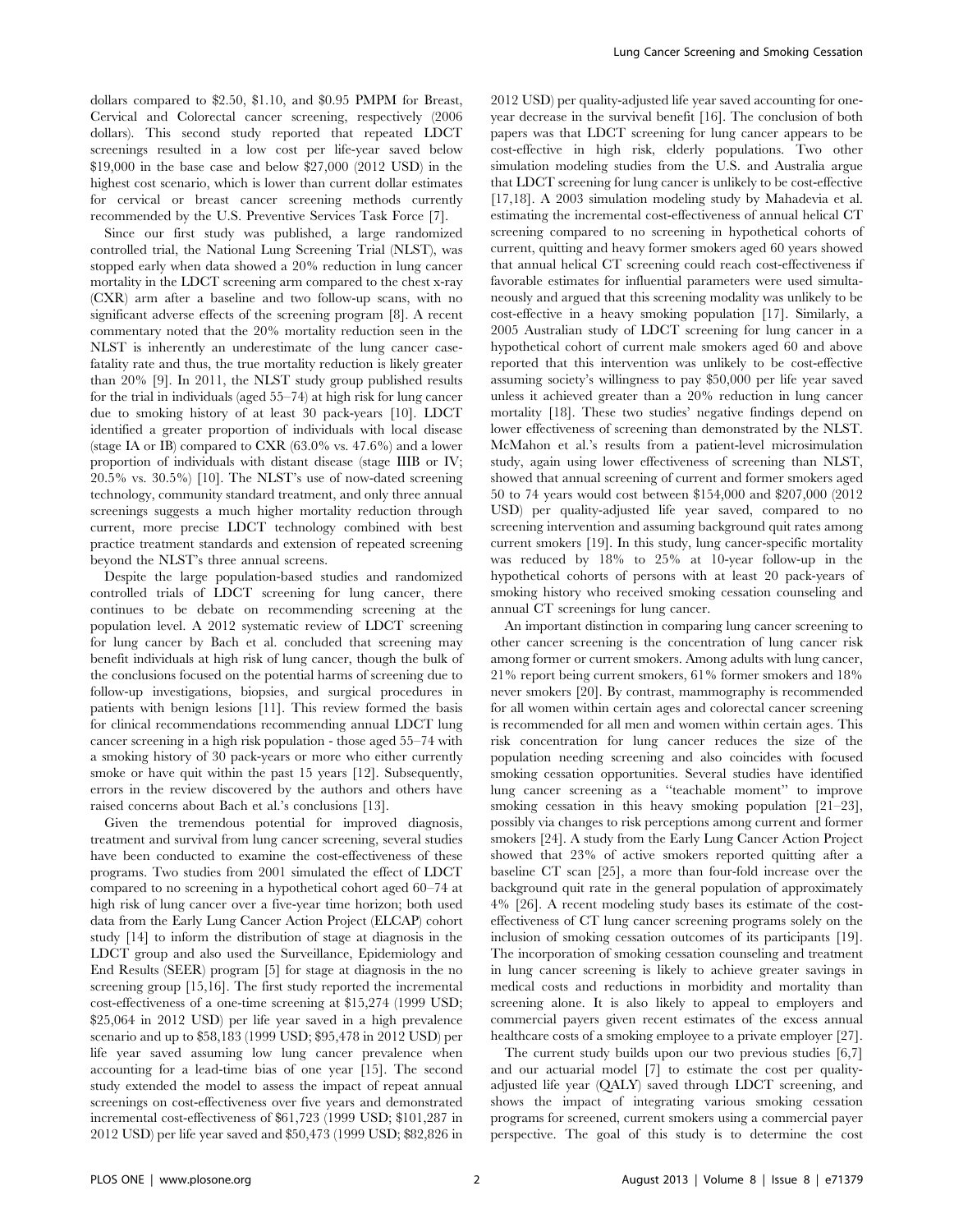effectiveness of LDCT screening for lung cancer in a hypothetical population of adults aged 50–64 at high risk for lung cancer and to quantify the additional benefits of incorporating smoking cessation interventions in a lung cancer screening program.

## Methods

Details on the previous model have been published elsewhere [7]; briefly, the model adopted a commercial payer (actuarial) perspective and quantified costs and effects of lung cancer screening and associated smoking cessation interventions over a 15-year time horizon. Screening costs were established using U.S. Medicare-reimbursement fees (assuming no patient cost sharing) to both screening and follow-up of suspicious nodules, most of which were not cancer. We set the year of analysis in 2012 and assumed all current smokers and half of the former smokers between age 50 and 64 to be eligible for lung cancer screening, with eligibility set as at least 30 pack-years of smoking history. A pack-year is defined as the equivalent of smoking one pack of cigarettes per day for one year. Using data from the 2010 National Health Interview Survey on cigarette smoking status for those aged 45–64 [28], this resulted in approximately 30% of the US population being eligible for lung cancer screening. In our hypothetical cohort, two-thirds of individuals eligible for screening are current smokers and onethird are former smokers. Cancer treatment costs were determined from a large payer database, Truven Marketscan, and included all hospital, physician, ancillary and drug costs eligible for insurer reimbursement. To allow use of actual insurance program cost information available in large commercial claims databases for the costs of cancer treatment, clinical stages IA and IB were modeled as stage A, clinical stages IIA, IIB, and IIIA were modeled as stage B, and clinical stages IIIB and IV as stage C, using a previous published algorithm [7]. The A, B, C stages correspond approximately to SEER's localized, regional, distant categories [29]. All care costs were tabulated, without any attempt to isolate costs not associated with cancer or to attribute any non-medical costs such as lost productivity, and average population medical costs by age and gender were applied to persons without cancer. The model calculated expected future life years through the use of survival probabilities for each age, gender and lung cancer stage (or no lung cancer). All costs were converted to 2012 dollars. The model's outputs were the incremental costs (screening and treatment) and quality-adjusted life years saved during the model period and future life-years after the model period comparing 100% screening to 0% screening.

The current study expands the previous model by estimating the QALYs saved by lung cancer screening and treatment, incorporating the impact of smoking cessation interventions on costs, health care costs saved, and QALYs saved, and addressing the impact of lung cancer screening on economic output. As with the earlier model, a 2-year lead time was assumed for all screeningdetected cancer and we used the New York ELCAP data to inform our base case. In this model, we estimate the incremental effect of screening or screening plus cessation treatment over no screening. Table 1 presents the input parameters of the model described in this section.

# Cost of lung cancer screening, treatment and smoking cessation programs

We used a previous published [7] estimate of the cost of annual lung cancer screening, which was developed by applying Medicare reimbursement to follow-up decision tree logic published for a large observational study. Costs included all follow-up from suspicious nodules identified in screening; in the first year of screening, 21% of participants required follow-up LDCT scan or biopsy for a positive result (nodules larger than five millimeters in diameter) and in subsequent years, positive results from screening dropped to 7% (see Exhibit 1 and the Appendix in [7] for detailed decision trees). These values were based on the New York ELCAP [30] and personal communication with the ELCAP lead investigator (Claudia Henschke, December 6, 2010). They are slightly higher than those reported in the New York ELCAP (14% at baseline and 6% at follow-up) [30] and I-ELCAP studies (16% at baseline) [31] and slightly lower than the 27% at baseline reported by the NLST, though NLST defined a positive result as greater than four, rather than five, millimeters in diameter [10]. The original model included one brief anti-smoking counseling session for each person screened, which was priced using a 2012 Medicare reimbursement rate. In the current modeling, we included the cost of alternative types of cessation programs only for smokers and used a typical, commercial reimbursement rate for these programs. We used previously published estimates for the cost of lung cancer treatment for stages A, B and C, which were developed from a large claims database of commercially-insured people. Our model is retrospective in that it assumes that screening started 15 years prior. We used 2012 cost levels throughout our work instead of applying cost levels of prior years, and we did not apply discount factors to account for the time value of money spent in years prior to 2012. Because medical cost inflation has greatly exceeded discount rates during the past 15 years, our 2012 cumulative tabulation would have produced lower costs had we used prior years' cost levels and multiplied by discount rates to bring costs to 2012 levels.

#### Screening efficacy and stage shift

The previous model used data from the New York ELCAP for probability of detecting lung cancers at Stages A, B, and C using LDCT [30]. For this study, we show results for both the New York ELCAP data and recently published data on LDCT detection of lung cancer by stage in the NLST [10], which reported a lower portion of detected early stage lung cancers, presumably because it used only three annual screens and included older four-sensor LDCT equipment. We have not considered costs or effects associated with identified cancers that could be very slow growing or would resolve on their own in line with NLST's low estimate of such cases [10].

#### Probability of survival

The hypothetical cohort in this study was comprised of individuals with a 30 pack-year history of smoking, and the probability of survival for those without lung cancer accounted for gender, age and smoking status (current or former), which were estimated using results from a 1997 paper by Schoenbaum [32]. For the patients with lung cancer, survival probabilities varied by age, gender, and lung cancer stage at diagnosis and were based on SEER [6]. We assume that current or former smokers with lung cancer have the same probability of survival.

#### Quality-adjusted life years

Quality adjusted life years were estimated by multiplying the probability that an individual survives to each future year by a utility weight related to age, sex and stage of lung cancer. Utility weights for the general population of males and females aged 50– 59 and 60–69 were obtained from a study using the SF-6D and standard gamble technique in a nationally-representative sample [33]. Among patients diagnosed with lung cancer, stage, age and sex-specific utilities were multiplied by the utility of lung cancer by stage as determined from a meta-analysis of lung cancer utility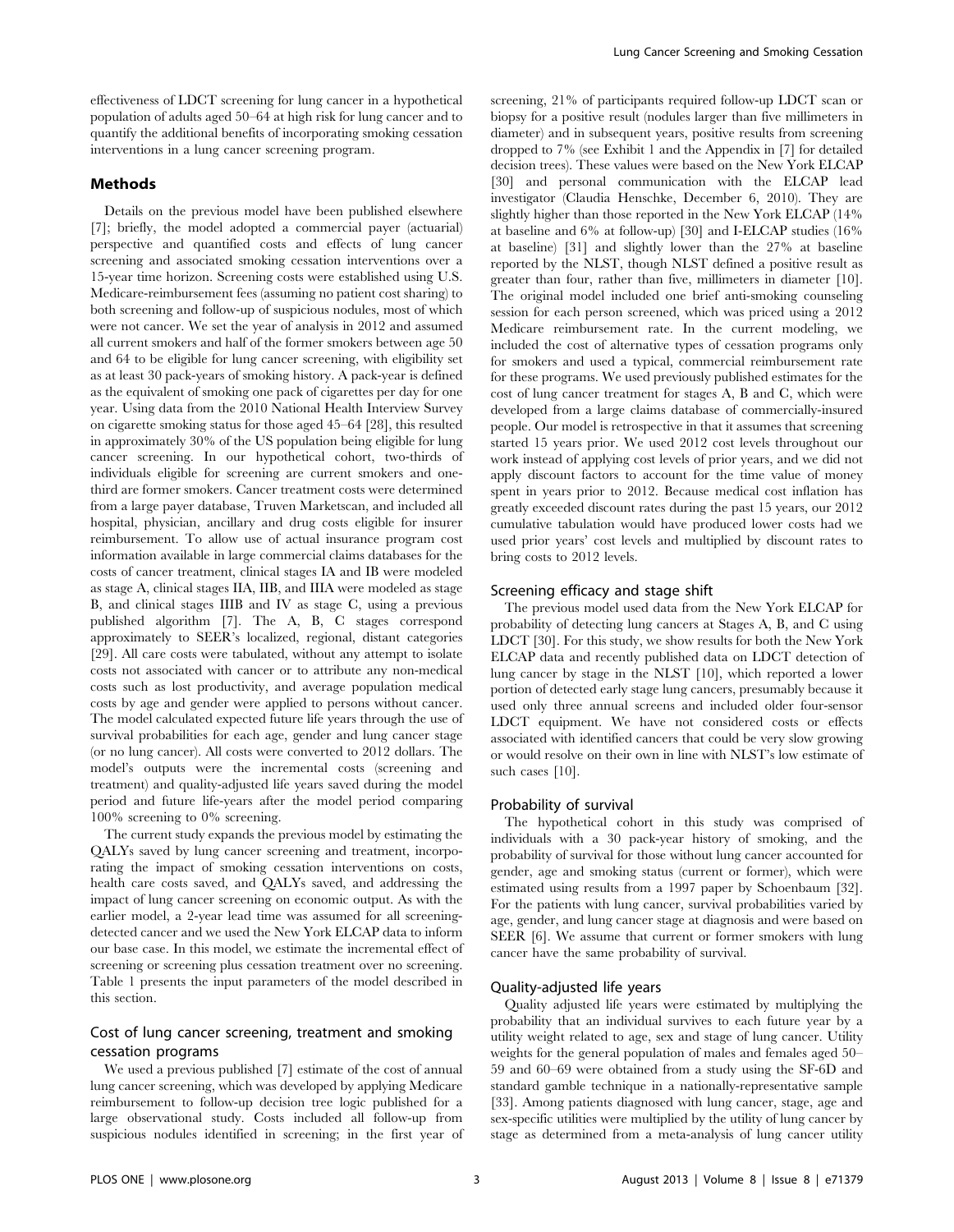Table 1. Input parameters for lung cancer screening model.

| Parameter                                                                | <b>Base case estimate</b> | <b>Sensitivity analyses</b> | Reference                                                                           |
|--------------------------------------------------------------------------|---------------------------|-----------------------------|-------------------------------------------------------------------------------------|
| Costs                                                                    |                           |                             |                                                                                     |
| Lung cancer screening                                                    |                           |                             |                                                                                     |
| Average annual cost of low dose spiral CT<br>screening for lung cancer   | \$210                     | 125%, 150%                  | $[7]$                                                                               |
| Lung cancer treatment in first year of diagnosis                         |                           |                             |                                                                                     |
| Average cost, Stage A                                                    | \$82,087                  | n/a                         | $[7]$                                                                               |
| Average cost, Stage B                                                    | \$132,464                 | n/a                         | $[7]$                                                                               |
| Average cost, Stage C                                                    | \$142,750                 | n/a                         | $[7]$                                                                               |
| Smoking cessation treatment                                              |                           |                             |                                                                                     |
| Average cost per smoking cessation counseling session                    | \$83                      | n/a                         | Thomson Reuters Marketscan 2010<br>trended to 2012                                  |
| Average cost of generic nicotine replacement<br>therapy per quit attempt | \$228                     | n/a                         | Thomson Reuters Marketscan 2010<br>trended to 2012                                  |
| Average cost of generic bupropion per quit attempt                       | \$290                     | n/a                         | Thomson Reuters Marketscan 2010<br>trended to 2012                                  |
| Average cost of varenicline (Chantix) per quit attempt                   | \$379                     | n/a                         | Thomson Reuters Marketscan 2010<br>trended to 2012                                  |
| Average health care costs incurred per quit                              | \$0                       | \$12,031, \$12,093          | Base case: [33-35] Sensitivity estimates<br>for light, intensive cessation programs |
| <b>Survival probabilities</b>                                            | %                         |                             |                                                                                     |
| Estimated annual survival                                                |                           |                             |                                                                                     |
| Male, current smoker                                                     | 45.7                      |                             | $[32]$                                                                              |
| Male, ex-smoker                                                          | 63.0                      | $+/-5%$                     | $[32]$                                                                              |
| Male, never smoker                                                       | 68.0                      |                             | $[32]$                                                                              |
| Female, current smoker                                                   | 64.6                      |                             | $[32]$                                                                              |
| Female, ex-smoker                                                        | 69.6                      | $+/-5%$                     | $[32]$                                                                              |
| Female, never smoker                                                     | 82.8                      |                             | $[32]$                                                                              |
| Lung cancer survival                                                     |                           |                             |                                                                                     |
| Male, Stage A                                                            | 90.4-96.6                 |                             | [6]                                                                                 |
| Male, Stage B                                                            | 71.8-89.9                 |                             | [6]                                                                                 |
| Male, Stage C                                                            | $26.3 - 73.7$             |                             | [6]                                                                                 |
| Female, Stage A                                                          | $92.1 - 97.4$             |                             | [6]                                                                                 |
| Female, Stage B                                                          | 72.6-90.9                 |                             | [6]                                                                                 |
| Female, Stage C                                                          | $27.4 - 76.0$             |                             | [6]                                                                                 |
| <b>Screening probabilities</b>                                           |                           |                             |                                                                                     |
| Baseline LDCT scan                                                       |                           |                             |                                                                                     |
| Negative result (no nodules present or semi-positive)                    | 79.0                      |                             | [30], personal communication with C.<br>Henschke                                    |
| Positive result (nodule>5 mm)                                            | 21.0                      |                             | [30], personal communication with C.<br>Henschke                                    |
| Follow-up scan in 3 months given positive result                         | 19.0                      |                             | [30], personal communication with C.<br>Henschke                                    |
| Repeat scan at 1 year given follow-up scan                               | 99.0                      |                             | [30], personal communication with C.<br>Henschke                                    |
| Biopsy given follow-up scan                                              | 1.0                       |                             | [30], personal communication with C.<br>Henschke                                    |
| Surgery given biopsy after follow-up scan                                | 90.0                      |                             | [30], personal communication with C.<br>Henschke                                    |
| Biopsy given positive result                                             | 2.0                       |                             | [30], personal communication with C.<br>Henschke                                    |
| Repeat scan at 1 year given biopsy                                       | 76.0                      |                             | [30], personal communication with C.<br>Henschke                                    |
| Surgery given biopsy                                                     | 24.0                      |                             | [30], personal communication with C.<br>Henschke                                    |
|                                                                          |                           |                             |                                                                                     |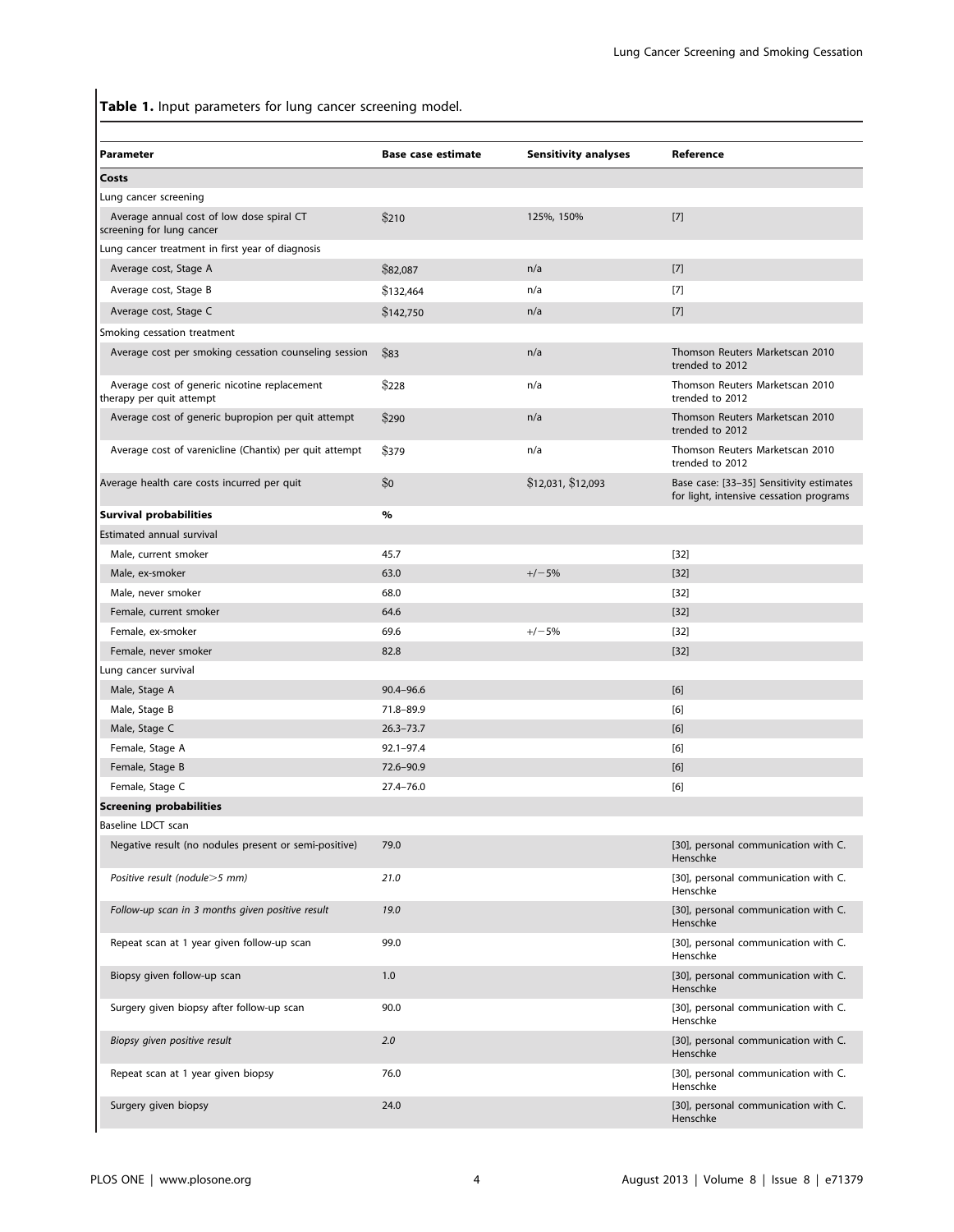# Table 1. Cont.

| <b>Parameter</b>                                                                        | <b>Base case estimate</b>  | <b>Sensitivity analyses</b> | Reference                                        |
|-----------------------------------------------------------------------------------------|----------------------------|-----------------------------|--------------------------------------------------|
|                                                                                         |                            |                             |                                                  |
| Repeat LDCT scan (annual)                                                               |                            |                             |                                                  |
| Negative result (no nodules present or semi-positive)                                   | 93.0                       |                             | [30], personal communication with C.<br>Henschke |
| Positive result (nodule>5 mm)                                                           | 7.0                        |                             | [30], personal communication with C.<br>Henschke |
| Antibiotics and follow-up scan within<br>1 month given positive result                  | 3.0                        |                             | [30], personal communication with C.<br>Henschke |
| Repeat scan at 1 year given antibiotics<br>and follow-up scan                           | 5.0                        |                             | [30], personal communication with C.<br>Henschke |
| Additional follow-up scan at 3 months<br>given antibiotics and follow-up scan           | 95.0                       |                             | [30], personal communication with C.<br>Henschke |
| Biopsy given additional follow-up scan                                                  | 5.0                        |                             | [30], personal communication with C.<br>Henschke |
| Surgery given biopsy after antibiotics<br>and follow-up scan                            | 90.0                       |                             | [30], personal communication with C.<br>Henschke |
| Biopsy given antibiotics and follow-up scan                                             | 1.0                        |                             | [30], personal communication with C.<br>Henschke |
| Surgery given biopsy after antibiotics<br>and follow-up scan                            | 90.0                       |                             | [30], personal communication with C.<br>Henschke |
| Follow-up scan within 6 months given positive result                                    | 4.0                        |                             | [30], personal communication with C.<br>Henschke |
| Repeat scan at 1 year given follow-up scan                                              | 99.0                       |                             | [30], personal communication with C.<br>Henschke |
| Biopsy given follow-up scan                                                             | 1.0                        |                             | [30], personal communication with C.<br>Henschke |
| Surgery given biopsy after follow-up scan                                               | 90.0                       |                             | [30], personal communication with C.<br>Henschke |
| Lung cancer probabilities                                                               | $\%$                       | %                           |                                                  |
| Status quo                                                                              |                            |                             |                                                  |
| Stage A                                                                                 | 17.4                       |                             | $[5]$                                            |
| Stage B                                                                                 | 14.6                       |                             | $[5]$                                            |
| Stage C                                                                                 | 68.0                       |                             | $[5]$                                            |
| Lung cancer screening                                                                   | New York ELCAP             | <b>NLST</b>                 |                                                  |
| Stage A                                                                                 | 79.3                       | 63.0                        | [10, 30]                                         |
| Stage B                                                                                 | 16.2                       | 16.5                        | [10, 30]                                         |
| Stage C                                                                                 | 4.5                        | 20.5                        | [10, 30]                                         |
| Smoking probabilities, %                                                                | $\%$                       |                             |                                                  |
| Male, aged 18+, current smoker                                                          | 21.2                       |                             | $[28]$                                           |
| Male, aged 18+, ex-smoker                                                               | 25.5                       |                             | $[28]$                                           |
| Female, aged 18+, current smoker                                                        | 17.5                       |                             | $[28]$                                           |
| Female, aged 18+, ex-smoker                                                             | 17.3                       |                             | $[28]$                                           |
| Probability of participation in smoking<br>cessation treatment among current smokers    | 19.2                       | $+/-10%$                    | Calculated from [28]                             |
| Annual reduction in smoking prevalence with<br>increasing age (Background quit rate)    | 2.5                        |                             | Calculated from [28]                             |
| Effectiveness of smoking cessation intervention at 12Odds ratio<br>months               |                            |                             |                                                  |
| Light cessation intervention (behavioral treatment only)                                | 1.5 (midpoint of 1.3-1.7)  |                             | $[37]$                                           |
| Pharmacological treatment only                                                          | 2.55 (midpoint of 1.5-3.6) |                             | $[37]$                                           |
| Combined behavioral and pharmacological treatment,<br>over either intervention alone    | 1.5 (midpoint of 1.3-1.7)  |                             | $[37]$                                           |
| Intensive cessation intervention (combined<br>behavioral and pharmacological treatment) | 3.04                       |                             | Calculated from [37]                             |
| Quality-adjusted life years                                                             | <b>Utility weight</b>      |                             |                                                  |

Utility for general population, by age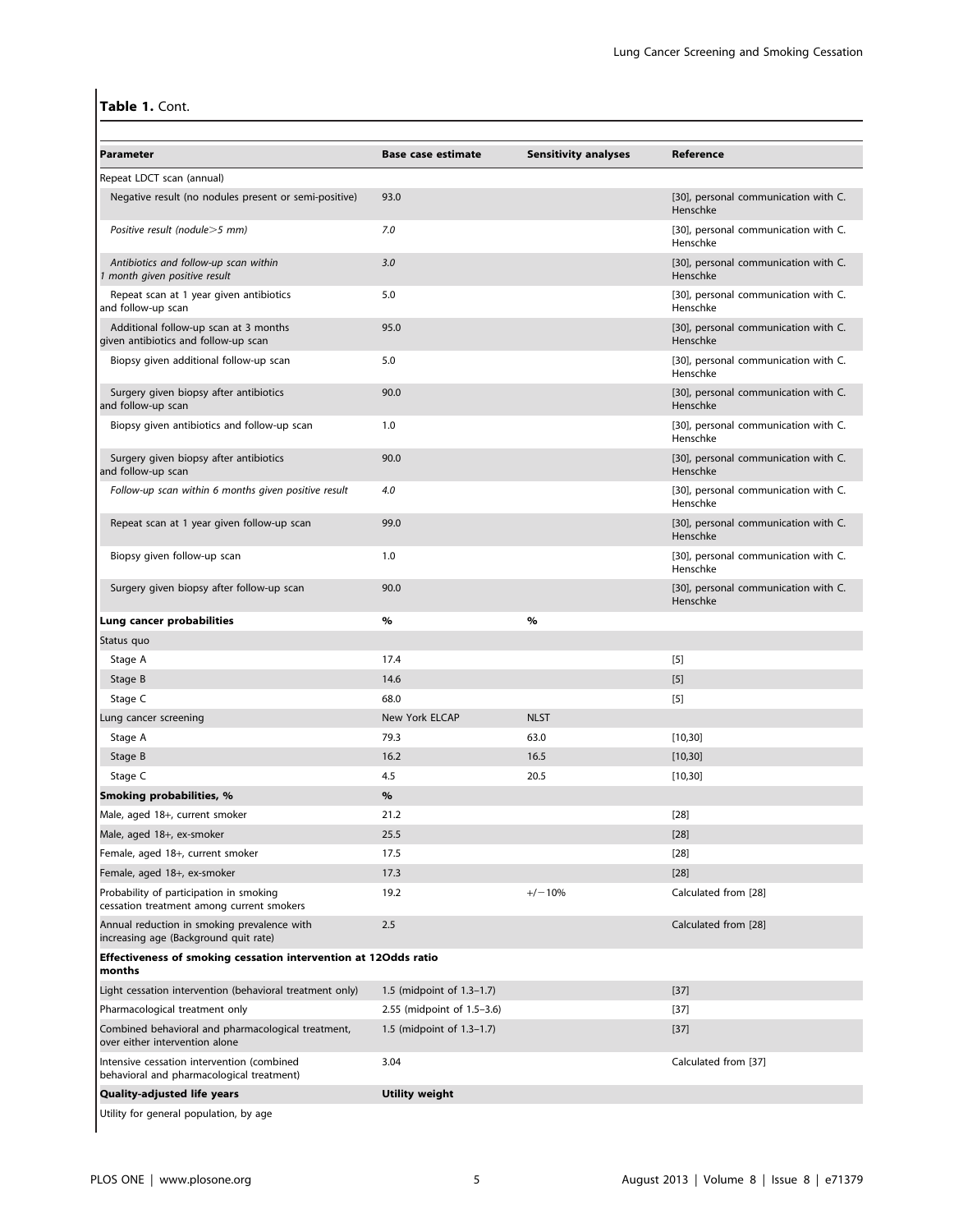| Table 1. Cont. |  |
|----------------|--|
|----------------|--|

| Parameter                                | <b>Base case estimate</b> | <b>Sensitivity analyses</b> | Reference |  |
|------------------------------------------|---------------------------|-----------------------------|-----------|--|
| Males, aged 50-59                        | 0.819                     | $+/-10%$                    | $[33]$    |  |
| Males, aged 60-69                        | 0.803                     | $+/-10%$                    | $[33]$    |  |
| Males, aged 70-79                        | 0.770                     | $+/-10%$                    | $[33]$    |  |
| Males, aged 80-89                        | 0.742                     | $+/-10%$                    | $[33]$    |  |
| Females, aged 50-59                      | 0.788                     | $+/-10%$                    | $[33]$    |  |
| Females, aged 60-69                      | 0.784                     | $+/-10%$                    | $[33]$    |  |
| Females, aged 70-79                      | 0.748                     | $+/-10%$                    | $[33]$    |  |
| Females, aged 80-89                      | 0.700                     | $+/-10%$                    | $[33]$    |  |
| Utility weights for lung cancer patients |                           |                             |           |  |
| Stage A                                  | 0.823                     | $+/-10%$                    | $[34]$    |  |
| Stage B                                  | 0.772                     | $+/-10%$                    | $[34]$    |  |
| Stage C                                  | 0.573                     | $+/-10%$                    | $[34]$    |  |
| QALYs saved by smoking cessation         |                           |                             |           |  |
| Males, aged 55-64                        | 2.25                      |                             | $[38]$    |  |
| Females, aged 55-64                      | 2.01                      |                             | $[38]$    |  |

Unless stated, all costs are presented in 2012 dollars.

doi:10.1371/journal.pone.0071379.t001

weights [34]. Patients with screen-detected cancers were assigned QALYs at ages that accounted for a two-year detection lead time. Lung cancer utilities were defined using the standard gamble method for non-metastatic non-small cell lung cancer (NSCLC), mixed/indeterminate NSCLC, and metastatic NSCLC, which we matched to stages A, B, and C, respectively. We multiply the age and sex dependent utility factors by the lung cancer stage specific utility factors. This reflected the lower quality-of-life at each of the three stages of lung cancer relative to the general quality-of-life by age and sex. For lung cancer patients who died during the analytic horizon (before reaching age 65), we assumed that they experienced the quality of life of a stage C lung cancer patient in their last three months of life. Summing the product of utility weights and annual survival probability across all modeled past and future years generated QALYs for the hypothetical cohort for the screening and non-screening scenarios. The difference in total past and future QALYs for the screening scenarios compared to the without screening scenario generated the incremental QALYs due to screening. Similar to costs, we did not discount QALYs saved by lung cancer screening, as we used a retrospective model. Additionally, when looking only at the impact of lung cancer screening, we assumed that smokers and former smokers had the same quality of life.

## Cost and Impact of Smoking Cessation Programs

In the previous model [7], costs for annual smoking cessation counseling were included in the lung cancer screening cost, but the effects of such counseling on life years and health care costs saved were not modeled. The current study models the costs and impact of no additional cessation program, a light program without pharmaceutical treatment, and three intensive programs each with a different pharmaceutical treatment, to be offered to all current smokers in conjunction with the annual screening. In the comparison group receiving no screening, we assume that persons quit at a specified background rate of 2.5% (calculated from [28]) and capture the incremental effect of cessation in the screening arm as the number of additional quits above the background rate. The modeled light cessation program consists of a single

counseling session in addition to the LDCT screening. The intensive program involves up to four counseling sessions and 12 weeks of pharmaceutical treatment, as described in the 2008 Clinical Practice Guidelines on Treating Tobacco Use and Dependence [35]. These options were chosen to model a wide range of potential effects of smoking cessation intervention.

Input parameters on the costs and effectiveness of the smoking cessation interventions are presented in Table 1 and detailed methods are provided in a technical appendix (File S1). These estimates were derived from the 2010 National Health Interview Survey [28,36], a large administrative claims database (Thomson Reuters Marketscan), a meta-analysis of cessation interventions [37], other cost-utility analyses of smoking cessation interventions [38–40], mortality rates in the general population [41] and in smokers [6,32], and studies of the impact of quitting smoking on health care costs [42,43]. QALYs saved by smoking cessation accounted for a 3% discount rate, a 3.5% background quit rate, and a 37% relapse rate [38].

### Sensitivity analyses

We conducted a range of sensitivity analyses to the test the robustness of our findings, including using NLST rather than ELCAP data on stage-shift as a result of LDCT screening for lung cancer, varying the utility weights used in estimating QALYs by ten percent, and increasing the cost of screening to 125% and 150%. We also present results for four types of smoking cessation interventions in two categories: light and intensive. Further, we examine the inclusion of health care costs incurred among quitters in the cost of the cessation program, as well as a ten percent change in the participation and quit rates of each program and the ex-smoker mortality rate. Because the medical cost component of the CPI tends to understate medical inflation we produced a sensitivity scenario by trending dollar values of other preventive health interventions to 2012 USD at twice the medical CPI.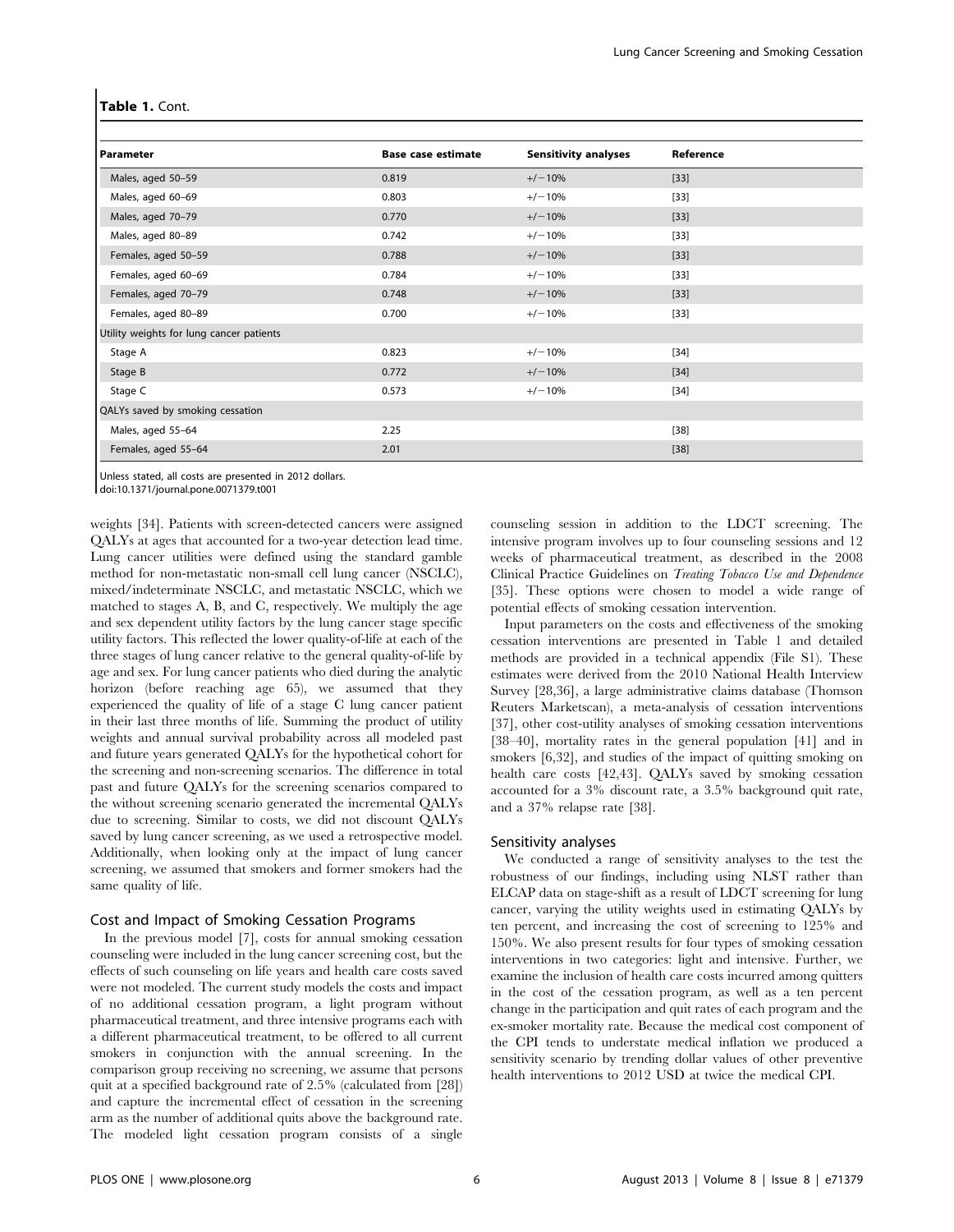## Results

Assuming annual LDCT screenings are given over 15 years to a cohort of high risk adults aged 50–64, the projected cost of lung cancer screening and treatment in the base case averaged \$1.8 billion per year (totaling \$27.8 billion) and yielded 985,284 QALYs over the 15-year period. The resulting cost-utility ratio comparing 100% participation in repeat annual LDCT screenings to no screening was \$28,240 per QALY gained (Table 2). The light smoking cessation intervention consisting of behavioral treatment cost an additional \$1.4 billion and saved an additional 273,566 QALYs. The intensive smoking cessation intervention consisted of combined behavioral and pharmacological treatment. In all scenarios, the QALYs saved by intensive cessation nearly doubled the QALYs saved by LDCT screening alone (930,754 QALYs). The additional costs of the intensive cessation intervention varied by medication: the generic NRT scenario cost \$3.2 billion, the scenario using generic buproprion cost \$4.1 billion and the cost of varenicline (Chantix) was \$5.3 billion. Adding smoking cessation to these annual screenings resulted in increases in both the costs and QALYs saved, reflected in cost-utility ratios ranging from \$16,198 (intensive intervention using generic NRT) to \$23,185 (light intervention).

Sensitivity analyses examined the robustness of the results to variations in model parameters. Table 2 presents estimates using NLST stage-shift data which resulted in a slightly higher costutility ratio of \$47,115 for lung cancer screening alone and a range from \$22,537 per QALY saved (intensive intervention using generic NRT) to \$35,545 per QALY saved (light intervention)

when adding a smoking cessation component to screening. Oneway sensitivity analyses of the base case (Table 3) showed that lung cancer screening remained cost-effective to changes in the utility weights, a higher percentage of participants diagnosed in Stage A, and increased costs of LDCT screening. Sensitivity analyses of the cessation scenarios incorporated the health care costs incurred by those who quit over the 15-year period, 10% variation in the participation and quit rates of the cessation programs, and 5% variation in the mortality rate of former smokers. In all cases, lung cancer screening plus cessation remained highly cost-effective at less than \$50,000 per QALY saved. Health care costs incurred over the 15-year period by quitting smoking through light cessation intervention were estimated at \$1.5 billion and through the intensive cessation intervention at \$5.3 billion. These costs equate to an average cost of \$802 and \$2,742 per quit attempt for the light and intensive cessation interventions, respectively, or \$12,031 (light) and \$12,093 (intensive) per successful quit.

#### Other preventive health interventions

We compared the cost per QALY saved of the current LDCT screening protocol to studies of the cost-effectiveness of lung cancer screening and other preventive health interventions, including colon cancer screening [44], cervical cancer screening via Pap test [45], biennial mammography [46], type 2 diabetes screening [47], annual HIV testing [48], in-center dialysis [49], and cholesterol-lowering medication [50]. All costs have been trended to 2012 costs using the medical cost component of the CPI. Costs calculated in foreign currency were first converted into

Table 2. Projected 15-year costs and quality-adjusted life years saved by lung cancer screening and treatment with and without smoking cessation using stage shifts from the NY-ELCAP and NLST in authors' actuarial model.

|                                                      | <b>NY-ELCAP stage shift</b> | <b>NLST</b> stage shift |  |
|------------------------------------------------------|-----------------------------|-------------------------|--|
| <b>Screening</b>                                     |                             |                         |  |
| Lung cancer screening and treatment costs            | \$27,824,282,242            | \$34,054,299,361        |  |
| QALYs saved by screening and treatment               | 985,284                     | 722,795                 |  |
| Cost per QALY saved                                  | \$28,240                    | \$47,115                |  |
| Screening + light smoking cessation intervention     |                             |                         |  |
| Additional costs for cessation                       | \$1,361,556,665             | \$1,361,556,665         |  |
| Additional QALYs saved by cessation                  | 273,566                     | 273,566                 |  |
| Cost per QALY saved                                  | \$23,185                    | \$35,545                |  |
| Screening + intensive smoking cessation intervention |                             |                         |  |
| A. NRT generic plus behavioral                       |                             |                         |  |
| Additional costs for cessation                       | \$3,212,191,737             | \$3,212,191,737         |  |
| Additional QALYs saved by cessation                  | 930,754                     | 930,754                 |  |
| Cost per QALY saved                                  | \$16,198                    | \$22,537                |  |
| B. Bupropion generic plus behavioral                 |                             |                         |  |
| Additional costs for cessation                       | \$4,088,822,965             | \$4,088,822,965         |  |
| Additional QALYs saved by cessation                  | 930,754                     | 930,754                 |  |
| Cost per QALY saved                                  | \$16,656                    | \$23,067                |  |
| C. Chantix plus behavioral                           |                             |                         |  |
| Additional costs for cessation                       | \$5,342,861,783             | \$5,342,861,783         |  |
| Additional QALYs saved by cessation                  | 930,754                     | 930,754                 |  |
| Cost per QALY saved                                  | \$17,310                    | \$23,826                |  |

NY-ELCAP, New York Early Lung Cancer Action Project; NLST, National Lung Screening Trial; QALY, quality-adjusted life year. doi:10.1371/journal.pone.0071379.t002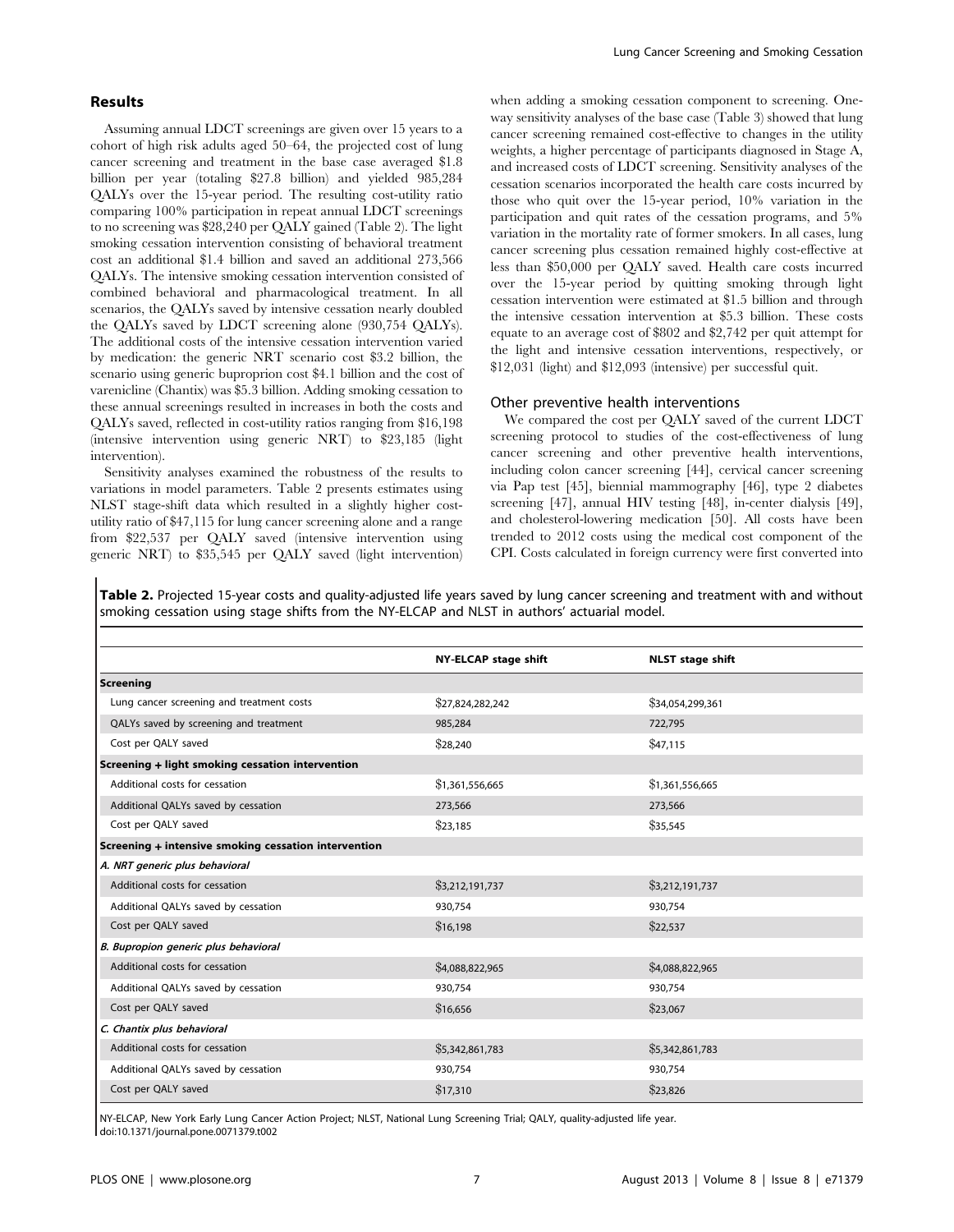Table 3. One-way sensitivity analysis of model parameters.

|                                                       | Range           | Cost/OALY saved    |                    |  |
|-------------------------------------------------------|-----------------|--------------------|--------------------|--|
| <b>Parameter</b>                                      |                 | <b>Lower limit</b> | <b>Upper limit</b> |  |
| Sensitivity analysis of the base case <sup>a</sup>    |                 |                    |                    |  |
| Utility weights                                       | $+/-10%$        | \$22,367           | \$36,820           |  |
| Participants diagnosed in Stage A                     | 110%            | \$21,730           | ٠                  |  |
| Cost of screening                                     | 125%, 150%      | \$36,421           | \$44,602           |  |
| Sensitivity analysis of the cessation scenarios       |                 |                    |                    |  |
| Health care costs incurred among quitters             |                 |                    |                    |  |
| Light cessation intervention                          | \$1,548,238,011 | ÷                  | \$24,414           |  |
| Intensive cessation intervention <sup>b</sup>         | \$5,294,440,356 |                    | \$20,073           |  |
| Quit rate and participation rate in cessation program | $+/-10%$        |                    |                    |  |
| Light cessation intervention                          |                 | \$22,390           | \$23,969           |  |
| Intensive cessation intervention <sup>b</sup>         |                 | \$16,239           | \$18,487           |  |
| Ex-smoker mortality rate <sup>c</sup>                 | $+/-5%$         |                    |                    |  |
| Light cessation intervention                          |                 | \$23,589           | \$25,293           |  |
| Intensive cessation intervention <sup>b</sup>         |                 | \$15,437           | \$22,042           |  |

<sup>a</sup>Base case uses data from the New York ELCAP study.

<sup>b</sup>For sensitivity analyses, the intensive cessation intervention consists of Chantix plus behavioral treatment.

<sup>c</sup>Accounts for health care costs incurred per quit as related to mortality.

doi:10.1371/journal.pone.0071379.t003

U.S. dollars for that year, updated to account for per capita health expenditures in that country compared to the U.S., and then trended using the CPI. Table 4 presents the comparison of results from our model to previously-published cost-utility analyses of other preventive health interventions. Colonoscopy every ten years and annual fecal occult blood screening for colorectal cancer in adults aged 50–75 were highly cost-effective interventions, as was cervical cancer screening in women aged 20–65 every three years with the Papanicolaou (Pap) test. The estimated cost-utility of annual LDCT screening for lung cancer was in line with Pap test for cervical cancer and superior to biennial mammography screening for breast cancer. Lung cancer screening was more cost-effective than type 2 diabetes screening in adults, annual HIV testing in a high risk population, in-center dialysis for end stage renal disease, and cholesterol-lowering medication.

#### Economic impact of lung cancer screening

By reducing deaths of individuals during productive years, lung cancer screening is also likely to increase economic output. To provide insight into this issue, we estimated the incremental annual wages due to screening, and the resulting taxes and total economic impact associated with those wages for people under age 65, assuming the current portion of workers by age and gender [51]. Over the fifteen-year period, we estimated \$4.8 billion in wages gained, \$1.7 billion in income taxes gained, and \$10.6 billion in GDP added. Excluding all costs and effects related to smoking cessation, this would mean that for every dollar spent on lung cancer screening, society would recover \$0.38 of its investment. If included in our calculation, this would further reduce the cost per QALY saved.

#### **Discussion**

Building on our two other studies [6,7], this simulation study finds that repeat annual lung cancer screenings in a high risk cohort of adults aged 50–64 is highly cost-effective at \$28,240 per QALY gained compared to both the currently accepted costeffectiveness threshold of \$109,000 per QALY gained [52,53] and the more conservative threshold of \$50,000 per QALY gained. The cost-utility of our lung cancer screening protocol is comparable to colorectal or cervical cancer screening and superior to breast cancer screening which are all are recommended by U.S. Preventive Services Task Force (USPSTF). Lung cancer screening is less costly than other recommended interventions like HIV testing in a high risk population or in-center dialysis for end-stage renal disease.

The range of costs per QALY saved in our study (\$28,240– \$47,115) is approximately 50% lower than some previous estimates [17,18] of the cost-effectiveness of lung cancer screening with LDCT. These other studies used assumptions that LDCT was significantly less effective at reducing mortality or detecting early stage lung cancer than demonstrated by either ELCAP or NLST. Another difference between the current study and previous models is our use of a younger cohort with a lower incidence of lung cancer; by diagnosing fewer cases of lung cancer, we would expect our model to yield a similar or less favorable cost-utility ratio compared to those using an older hypothetical cohort.

Even at older ages, the risk of lung cancer mortality among current smokers is substantially reduced by smoking cessation [54]. Linking smoking cessation interventions with the annual screening program improved the cost-effectiveness of lung cancer screening between 20% and 45% by increasing the number of QALYs saved. These findings were robust to inclusion of the additional health care costs incurred by quitters living longer than continuing smokers, as well as variation in participation in the cessation interventions, successful cessation, and mortality among quitters.

Our findings emphasize the unprecedented public health potential of lung cancer screening as a medical home for smokers and ex-smokers to motivate cessation and other health behavior change. For example, the addition of coronary artery calcium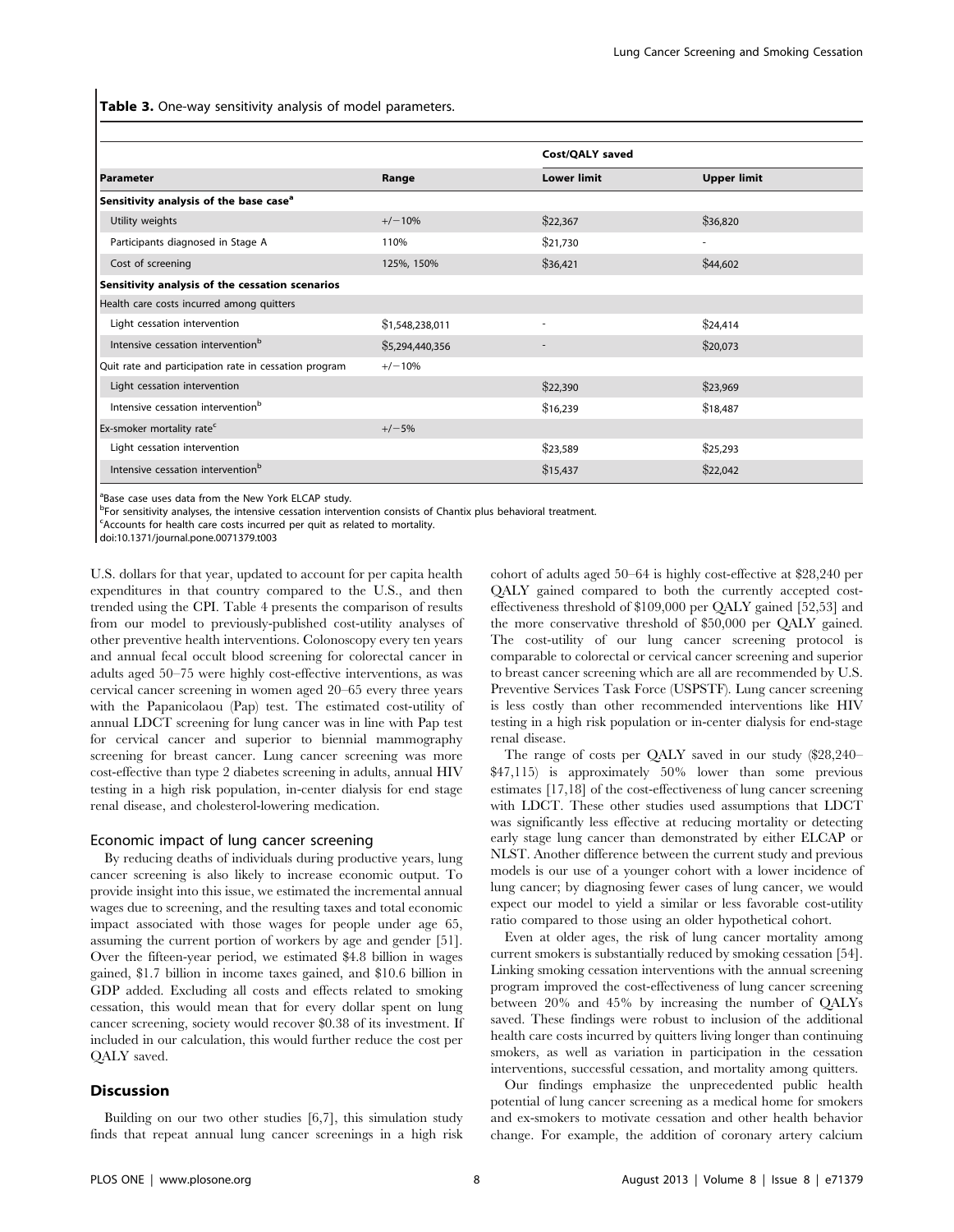Table 4. Comparison of lung cancer screening with LDCT to other preventive health interventions.

| Intervention                                                                                  | Original value               | Year     | <b>S/OALY saved</b><br>(2012 USD)      | <b><i>S</i>/OALY</b> saved<br>(2012 USD,<br>sensitivity<br>analysis) | <b>Consistent with</b><br><b>USPSTF</b><br>quidelines | Reference |
|-----------------------------------------------------------------------------------------------|------------------------------|----------|----------------------------------------|----------------------------------------------------------------------|-------------------------------------------------------|-----------|
| Lung cancer screening with LDCT in high risk<br>population                                    |                              |          |                                        |                                                                      |                                                       |           |
| Annual screening over 15 years,<br>aged 50-64                                                 | \$28,240-\$47,115            | 2012 USD | \$28,240-\$47,115                      |                                                                      | Under review                                          |           |
| Other preventive health<br><i>interventions</i>                                               |                              |          |                                        |                                                                      |                                                       |           |
| Colonoscopy every 10 years,<br>ages 50-75                                                     | \$4,870                      | 2008 CAN | \$8.552                                | \$9.625                                                              | Yes                                                   | [44]      |
| Annual fecal occult blood screening \$15,991-\$18,595<br>for colorectal cancer, ages 50-75    |                              | 2008 CAN | \$28,080-\$32,652\$31,<br>604-\$36.750 | Yes                                                                  | $[44]$                                                |           |
| Papanicolaou (Pap) test for cervical \$11,835<br>cancer, every 3 years in women aged<br>20-65 |                              | 2000 USD | \$18,662                               | \$28,940                                                             | Yes                                                   | $[45]$    |
| Biennial mammography and clinical \$34,000<br>breast exam in women, aged 50-75<br>years       |                              | 2000 USD | \$53,611                               | \$83,139                                                             | Yes                                                   | $[46]$    |
| Type 2 diabetes screening, ages 25+ \$56.649                                                  |                              | 1995 USD | \$105,650                              | \$192,741                                                            | <b>No</b>                                             | $[47]$    |
| Annual HIV testing in high risk<br>population                                                 | \$100,000                    | 2001 USD | \$150,745                              | \$223,909                                                            | Yes                                                   | [48]      |
| In-center dialysis vs. no renal<br>replacement therapy                                        | \$129,200                    | 2000 USD | \$203,724                              | \$315,928                                                            | Yes                                                   | $[49]$    |
| Cholesterol-lowering medication<br>(statin) vs. Step I diet <sup>a</sup>                      | \$130,000-\$260,000 1997 USD |          | \$227.878-\$455.755                    | $$391.442 - $782.883$                                                |                                                       | [50]      |

USD, U.S. dollars; CAN, Canadian dollars.

 $a^2$ Among men with LDL $>$  = 160 mg/dL.

doi:10.1371/journal.pone.0071379.t004

scores (CACS) measured by LDCT scan to an existing risk prediction model has been shown to improve risk classifications for coronary heart disease [55]. Estimating CACS and grading emphysema, chronic obstructive pulmonary disease, and lung damage on annual scans could promote personalized medicine and maximize teachable moments. While concerns about radiation exposure associated with the increased use of diagnostic imaging studies seem likely to encourage thoughtful use [56], the average effective dose of radiation from annual LDCT screening for lung cancer [57] is likely to be roughly equivalent to exposure from biennial mammography screening for breast cancer [58] over the long term. The utility of a single tool (LDCT screening) to identify risk and promote behavior change across multiple disease processes represents a cost-saving paradigm in preventive health care that could help to reduce the \$96 billion in annual medical costs attributable to smoking [59] and have a tremendous benefit in a population at high risk for the top three leading causes of death in the US.

Our model likely overestimates the cost per QALY saved by lung cancer screening in several ways. First, we used 2012 cost levels throughout our work. Our cost projection is a retrospective model, in that we examine results for 2012 if screening had started 15 years ago. Since medical inflation has been much higher than either general inflation or risk free interest (financial discount) rates, had we applied a present value calculation to lower historical costs, our cost per QALY saved would be significantly lower. From a forecast perspective, our assumption is consistent with the view that healthcare spending maintains its current, high portion of GDP and does not further increase or decline. Similarly, estimates

of the QALYs gained per quit in our model used a 3% discount rate [38]. Since we adopted a conservative, commercial payer perspective and assumed medical inflation to equal the discount rate, we have not discounted costs. We note that non-discounted costs are a standard practice for health cost projections by the U.S. Congressional Budget Office as well as in the Property-Casualty insurance industry in the U.S. Based on relationships in the paper by Javitz et al., we estimate that not discounting QALYs would reduce the cost per QALY saved through cessation by roughly 50%. Third, our application of SEER mortality to stages A, B and C likely understates the mortality advantages of screen-detected cancers. We used the historical distributions of the traditional stages Ia, Ib, IIa, IIB, IIIa, IIIb and IV when we mapped SEER mortality to stages A, B, and C. However, it seems likely that screen detected cancers will be more heavily weighted toward the earlier traditional stages within each of our categories A, B, and C, especially because of the progress in LDCT scans detecting smaller nodules, which would increase the live-years saved. We also used a higher rate of positive results than reported by the New York ELCAP or I-ELCAP studies at baseline and follow-up screens, which likely overestimates the follow-up costs for false positive results over the study period. Finally, our cumulative cohort methodology captures 15 annual screenings at age 50 but only one screening for age 64. Because the lung cancer incidence increases with age, our approach overweights the ages with the highest cost/ benefit ratio relative to a steady state of screening.

Our sensitivity analyses included increasing the price of lung cancer screening by 50% of our estimated cost and using stageshift data from both the I-ELCAP and NLST studies. Lung cancer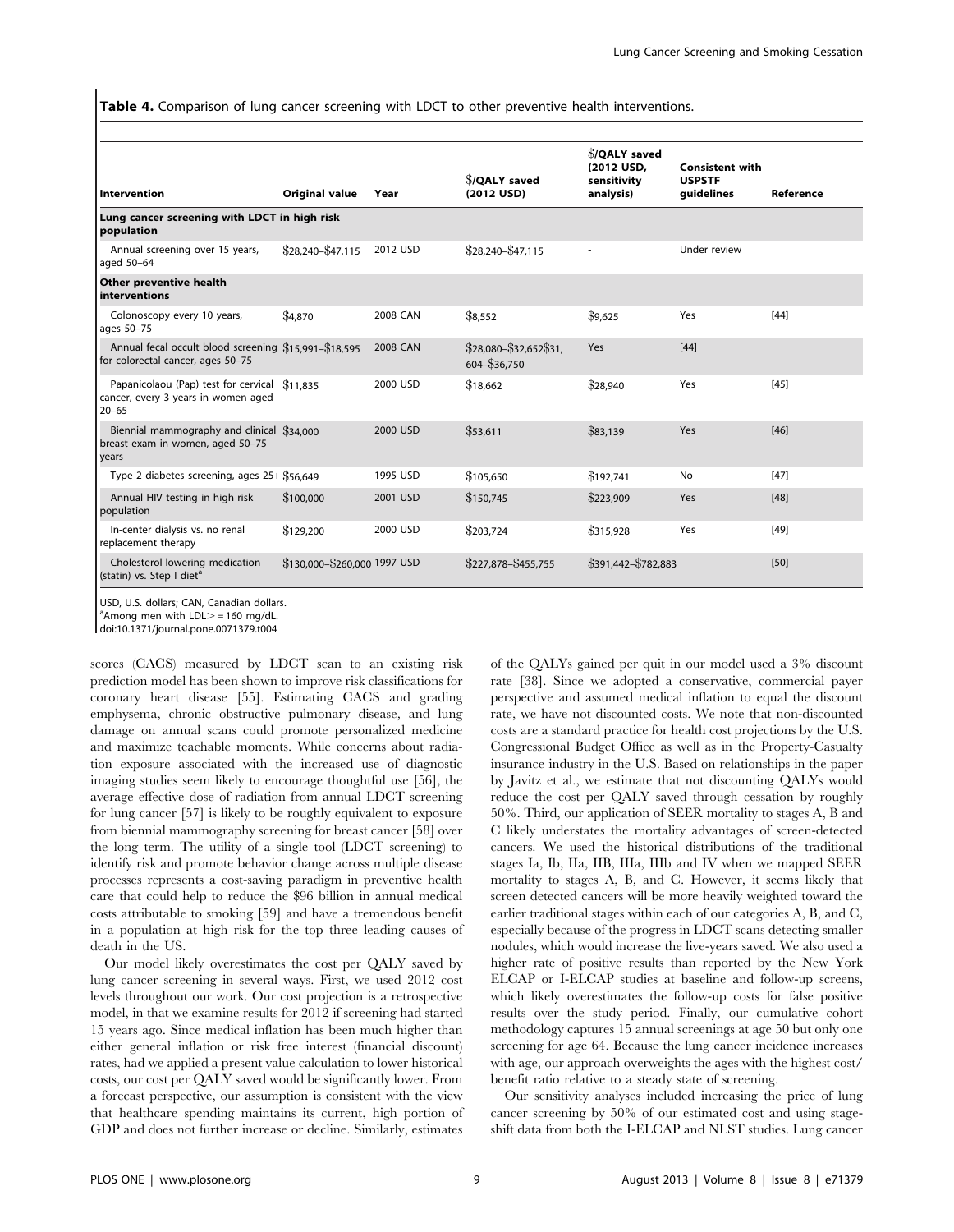screening remained cost-effective in all scenarios. NLST shows a smaller stage shift than the New York ELCAP figures we utilized in our base case and resulted in a lower mortality reduction. The smaller stage shift can be understood by the limits of NLST—only three annual screens and inclusion of older, four-slice LDCT technology. By default, NLST used community standard practice and not a protocol for follow-up (as used in the I-ELCAP), which may account for the lower observed mortality reduction. However, both I-ELCAP and NLST are voluntary programs and could reflect unknown biases. If future recommendations for lung cancer screening would include a protocol for follow-up, the base case of our cost-utility analysis using New York-ELCAP data may better reflect the effectiveness and cost-effectiveness of LDCT screening at the broader population level.

Results from our simulation model indicate that repeat annual LDCT lung cancer screening for adults aged 50–64 with 30+ pack-years of smoking history is highly cost-effective from a commercial payer perspective. Lung cancer screening becomes even more cost-effective when linked with smoking cessation interventions and this study presents cost-utility ratios across a range of programs consisting of a single counseling session up to a full course of combined behavioral and pharmacological treatment. Annual LDCT lung cancer screening in this high risk population remained cost-effective across all sensitivity analyses and we would expect this screening to become more favorable

#### References

- 1. Centers for Disease Control and Prevention (1999) Tobacco use–United States, 1900–1999. MMWR Morb Mortal Wkly Rep 48: 986–993.
- 2. Centers for Disease Control and Prevention (2010) CDC grand rounds: current opportunities in tobacco control. MMWR Morb Mortal Wkly Rep 59: 487–492.
- 3. Farrelly MC, Pechacek TF, Thomas KY, Nelson D (2008) The Impact of Tobacco Control Programs on Adult Smoking. Am J Public Health 98: 304– 309.
- 4. American Cancer Society (2012) Cancer Facts & Figures 2012. Atlanta, GA: American Cancer Society.
- 5. National Cancer Institute (2012) SEER Cancer Statistics Review 1975–2009: U.S. National Institutes of Health. Available: http://www.seer.cancer.gov/csr/ 1975\_2009\_pops09/index.html. Accessed June 1 2012.
- 6. Goldberg SW, Mulshine JL, Hagstrom D, Pyenson BS (2010) An actuarial approach to comparing early stage and late stage lung cancer mortality and survival. Popul Health Manag 13: 33–46.
- 7. Pyenson BS, Sander MS, Jiang Y, Kahn H, Mulshine JL (2012) An actuarial analysis shows that offering lung cancer screening as an insurance benefit would save lives at relatively low cost. Health Aff (Millwood) 31: 770–779.
- 8. Data Safety Monitoring Board, National Lung Screening Trial, National Cancer Institute (2010) Statement concerning the National Lung Screening Trial: National Cancer Institute. Available: http://www.cancer.gov/images/dsmbnlst.pdf. Accessed May 6 2011.
- 9. Yankelevitz DF, Smith JP (2013) Understanding the core result of the National Lung Screening Trial. N Engl J Med 368: 1460–1461.
- 10. Aberle DR, Adams AM, Berg CD, Black WC, Clapp JD, et al. (2011) Reduced lung-cancer mortality with low-dose computed tomographic screening. N Engl J Med 365: 395–409.
- 11. Bach PB, Mirkin JN, Oliver TK, Azzoli CG, Berry DA, et al. (2012) Benefits and Harms of CT Screening for Lung Cancer: A Systematic ReviewBenefits and Harms of CT Screening for Lung Cancer. JAMA: 1–12.
- 12. National Comprehensive Cancer Network (2011) NCCN Clinical Practice Guidelines in Oncology: Lung Cancer Screening, Version 1.2012. Fort Washington, PA: National Comprehensive Cancer Network, Inc. Available: http://www.nccn.org/professionals/physician\_gls/pdf/lung\_screening.pdf. Accessed June 15 2012.
- 13. Yip R, Islami F, Zhao S, Tao M, Yankelevitz DF, et al. (2013) Errors in systematic reviews: an example of computed tomography screening for lung cancer. Eur J Cancer Prev.
- 14. Henschke CI, McCauley DI, Yankelevitz DF, Naidich DP, McGuinness G, et al. (1999) Early Lung Cancer Action Project: overall design and findings from baseline screening. Lancet 354: 99–105.
- 15. Marshall D, Simpson KN, Earle CC, Chu C (2001) Potential cost-effectiveness of one-time screening for lung cancer (LC) in a high risk cohort. Lung Cancer 32: 227–236.
- 16. Marshall D, Simpson KN, Earle CC, Chu CW (2001) Economic decision analysis model of screening for lung cancer. Eur J Cancer 37: 1759–1767.

over time with increased identification of early stage cancers in the routine screening pool. The cost-utility ratios estimated in this study were in line with other cancer screening interventions endorsed by the USPSTF and support inclusion of annual LDCT screening for lung cancer in future USPSTF recommendations.

# Supporting Information

# File S1 Cost and Impact of Smoking Cessation Programs.

(DOCX)

## Acknowledgments

The authors wish to thank David Holtgrave for his feedback on the model and model parameters and Laurie Fenton, Fred Grannis, Cheryl Healton, James Mulshine, and Sheila Ross for their comments on previous versions of the manuscript.

#### Author Contributions

Conceived and designed the experiments: AV YJ DA BP. Performed the experiments: BP YJ. Analyzed the data: BP YJ AV. Contributed reagents/ materials/analysis tools: BP YJ AV. Wrote the paper: AV YJ DA BP. Developed the simulation model: BP YJ.

- 17. Mahadevia PJ, Fleisher LA, Frick KD, Eng J, Goodman SN, et al. (2003) Lung cancer screening with helical computed tomography in older adult smokers: a decision and cost-effectiveness analysis. JAMA 289: 313–322.
- 18. Manser R, Dalton A, Carter R, Byrnes G, Elwood M, et al. (2005) Costeffectiveness analysis of screening for lung cancer with low dose spiral CT (computed tomography) in the Australian setting. Lung Cancer 48: 171–185.
- 19. McMahon PM, Kong CY, Bouzan C, Weinstein MC, Cipriano LE, et al. (2011) Cost-effectiveness of computed tomography screening for lung cancer in the United States. J Thorac Oncol 6: 1841–1848.
- 20. Centers for Disease Control and Prevention (2007) Cigarette smoking among adults–United States, 2006. MMWR Morb Mortal Wkly Rep 56: 1157–1161.
- 21. Cox LS, Clark MM, Jett JR, Patten CA, Schroeder DR, et al. (2003) Change in smoking status after spiral chest computed tomography scan screening. Cancer 98: 2495–2501.
- 22. Townsend CO, Clark MM, Jett JR, Patten CA, Schroeder DR, et al. (2005) Relation between smoking cessation and receiving results from three annual spiral chest computed tomography scans for lung carcinoma screening. Cancer 103: 2154–2162.
- 23. Taylor KL, Cox LS, Zincke N, Mehta L, McGuire C, et al. (2007) Lung cancer screening as a teachable moment for smoking cessation. Lung Cancer 56: 125– 134.
- 24. Park ER, Ostroff JS, Rakowski W, Gareen IF, Diefenbach MA, et al. (2009) Risk perceptions among participants undergoing lung cancer screening: baseline results from the National Lung Screening Trial. Ann Behav Med 37: 268–279.
- 25. Ostroff JS, Buckshee N, Mancuso CA, Yankelevitz DF, Henschke CI (2001) Smoking cessation following CT screening for early detection of lung cancer. Prev Med 33: 613–621.
- 26. Burns D, Anderson C, Johnson M, Major J, Biener L, et al. (2000) Cessation and cessation measures among adult daily smokers: national and state-specific data. Population-based smoking cessation: a conference on what works to influence smoking in the general population Smoking and Tobacco Control Monograph No 12. Bethesda, MD: National Cancer Institute.
- 27. Berman M, Crane R, Seiber E, Munur M (2013) Estimating the cost of a smoking employee. Tob Control.
- 28. Schiller J, Lucas J, Ward B, Peregoy J (2012) Summary health statistics for U.S. adults: National Health Interview Survey, 2010. Vital Health Stat 10.
- 29. National Cancer Institute Surveillance epidemiology and end results: SEER stat fact sheets: lung and bronchus. Bethesda, MD: NCI. Available: http://seer. cancer.gov/statfacts/html/lungb.html#survival. Accessed Mar 5 2012.
- 30. New York Early Lung Cancer Action Project Investigators (2007) CT Screening for lung cancer: diagnoses resulting from the New York Early Lung Cancer Action Project. Radiology 243: 239–249.
- 31. Henschke CI, Yip R, Yankelevitz DF, Smith JP, International Early Lung Cancer Action Program I (2013) Definition of a positive test result in computed tomography screening for lung cancer: a cohort study. Ann Intern Med 158: 246–252.